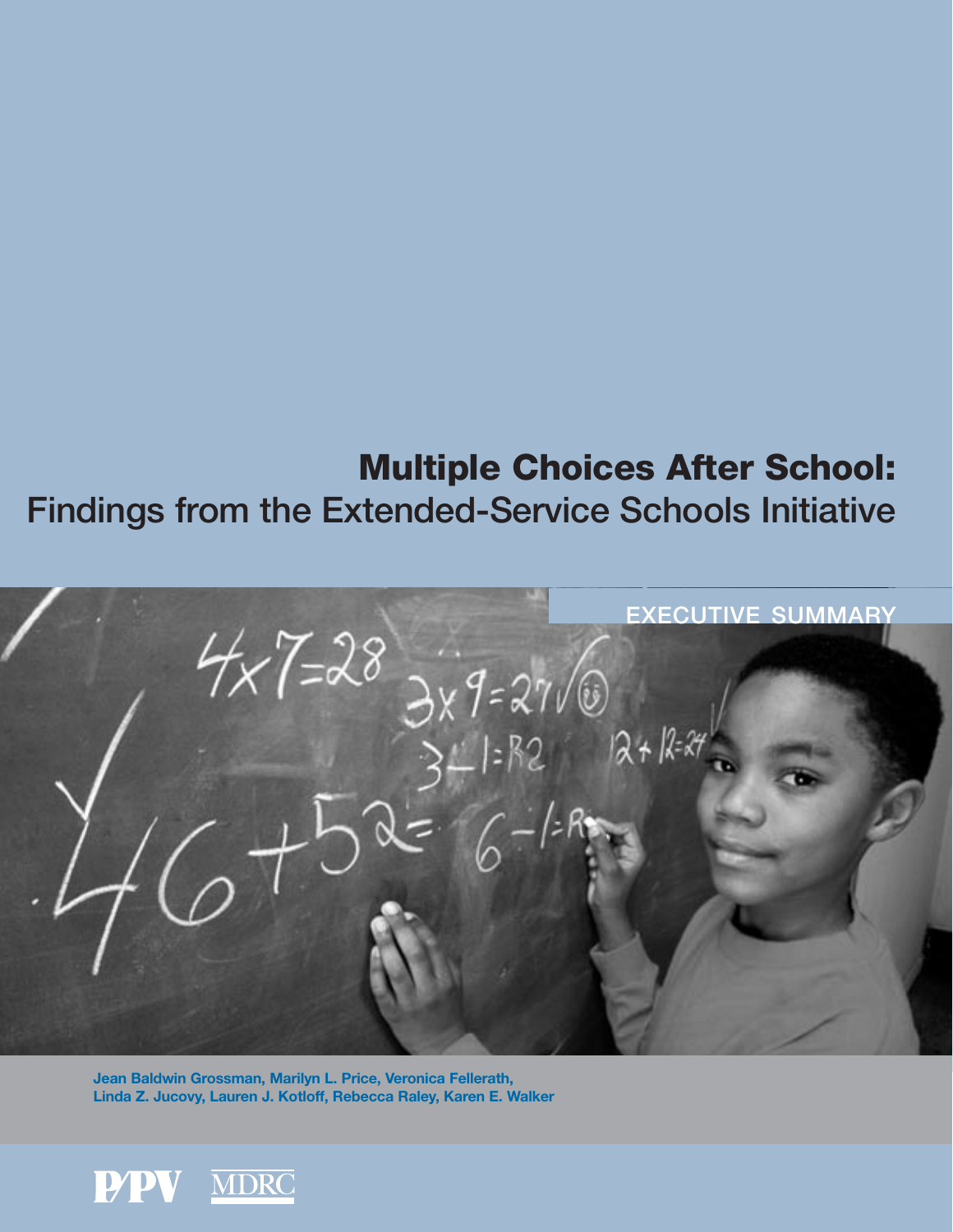## **Multiple Choices After School:**

**Findings from the Extended-Service Schools Initiative**

**EXECUTIVE SUMMARY** 

**Jean Baldwin Grossman, Marilyn L. Price, Veronica Fellerath, Linda Z. Jucovy, Lauren J. Kotloff, Rebecca Raley, Karen E. Walker**

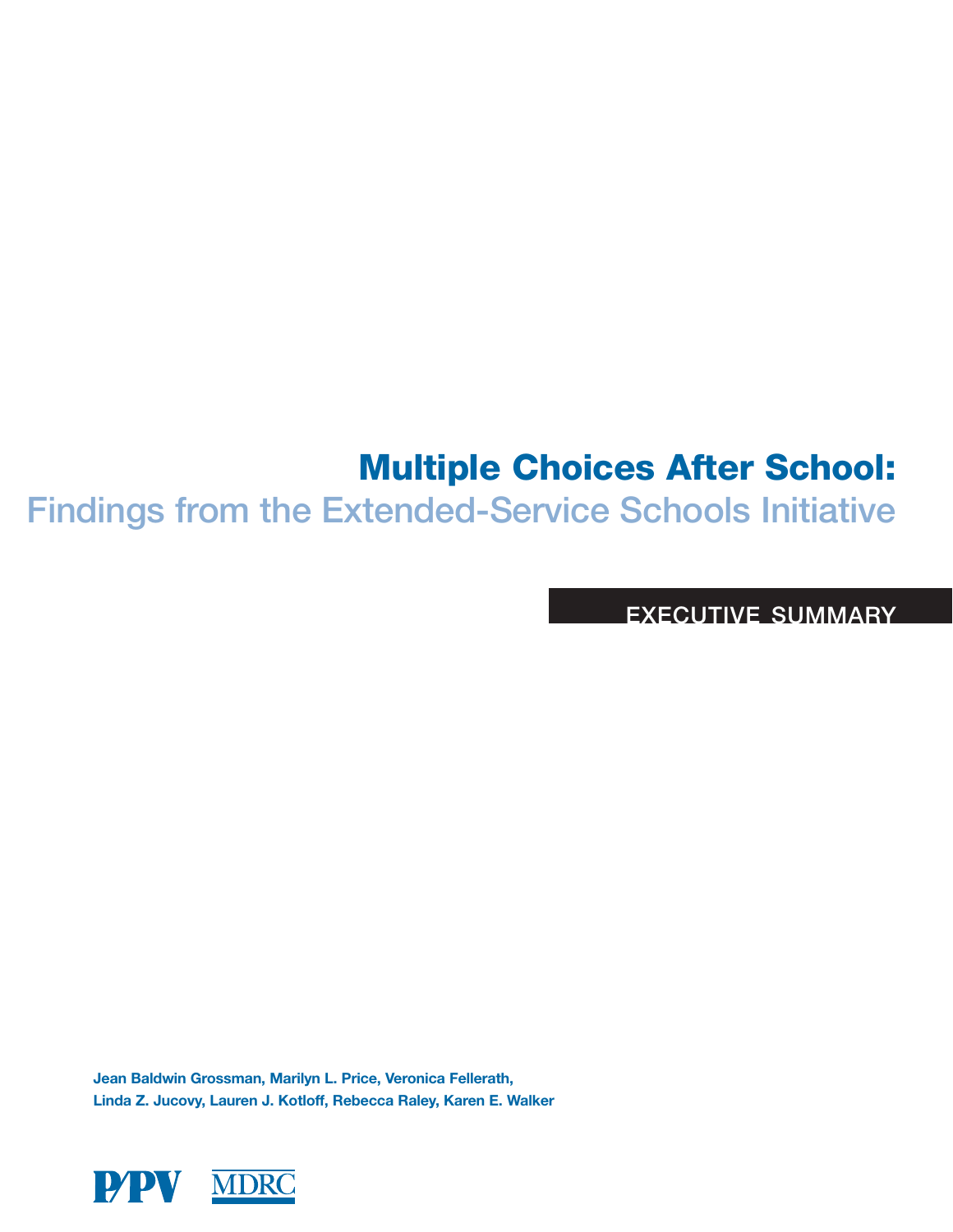Public/Private Ventures is a national nonprofit organization that seeks to improve the effectiveness of social policies and programs. P/PV designs, tests and studies initiatives that increase supports, skills and opportunities of residents of low-income communities; works with policymakers to see that the lessons and evidence produced are reflected in policy; and provides training, technical assistance and learning opportunities to practitioners based on documented effective practices.

#### **Board of Directors**

Siobhan Nicolau, Chair *President Hispanic Policy Development Project* Gary Walker *President Public/Private Ventures* Amalia Betanzos *President Wildcat Service Corporation* Yvonne Chan *Principal Vaughn Learning Center* Mitchell S. Fromstein *Chairman Emeritus Manpower Inc.* Susan Fuhrman *Dean, Graduate School of Education University of Pennsylvania* Christine L. James-Brown *President United Way of Southeastern Pennsylvania* John A. Mayer, Jr. *Retired, Chief Financial Officer J.P. Morgan & Co.* Matthew McGuire *Investment Officer Office of the New York State Comptroller*  Milbrey W. McLaughlin *David Jacks Professor of Education and Public Policy Stanford University* Maurice Lim Miller *Director Family Independence Initiative* Anne Hodges Morgan *Consultant to Foundations* Jeremy Nowak *Chief Executive Officer The Reinvestment Fund* Marion Pines *Senior Fellow, Institute for Policy Studies Johns Hopkins University* Isabel Carter Stewart *Executive Director Chicago Foundation for Women* Cay Stratton *Director National Employment Panel, London U.K.*

#### **Research Advisory Committee**

Jacquelynne S. Eccles *Chair University of Michigan* Ronald Ferguson *Kennedy School of Government* Robinson Hollister *Swarthmore College* Alan Krueger *Princeton University* Reed Larson *University of Illinois* Katherine S. Newman *Kennedy School of Government* Laurence Steinberg *Temple University* Thomas Weisner *UCLA*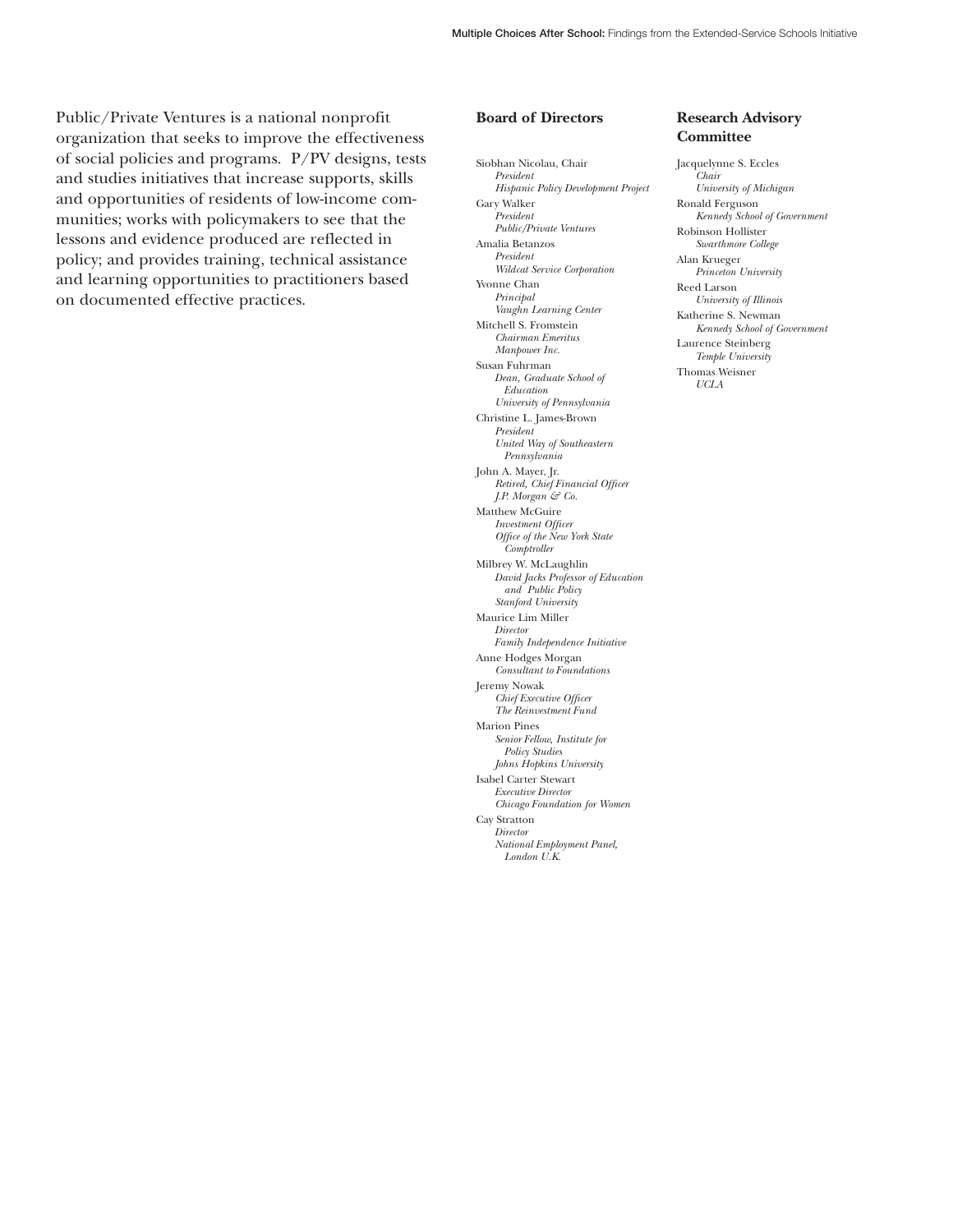#### **Acknowledgments**

The Extended-Service Schools Initiative (ESS) and its evaluation were created and funded by the Wallace-Reader's Digest Funds. We thank the Funds for their generous support, both financial and in-kind, which have made the initiative, the evaluation and this report possible. Thomas Brock, Laura Pires-Hester, Ian Beckford, Sheila Murphy and Edward Pauly have been enormously helpful for both their good ideas and their willingness to provide assistance when needed at various times during the project.

Although there are many people to thank for making this report possible, the staffs at the schools who worked long hours to keep their programs going, facilitate our presence in their communities and collect data for this report deserve special thanks. They include the project directors: Paula Bonell, Mary E. Walsh, Tim Garvin, Allan Stein, Meg O'Leary, Christine Gingerella, Doris Baylor, Rosalie Buzzas, Mary Willoughby, Altha Manning and Jacquelyn Elmore; the school coordinators: Louise Matson, Rita Scholl, Matt Kjorstad, Charles Dillard, Hedy Walls, Bill Matthews, Janelle Keyser, Juli Lewandowski, Lynn Kirsch, Chris Bolin, Kim McKelvey, Kenneth McFarland, Elder Willie Ferrell, Russell Newman, Jernell Smith, Carolyn Carson, Aimee Picard, Erica Herman, Nancy Sturgeon and Michael Jones; and the data clerks at the schools: Fay Holland, Molly Cranston, Alphonse Bolden, Maggie Cook, Nate Joy, Latrell Boddie, Doretha Rice, Sonia Castillo, Nora Thompson, Liz Warter and Sheila Chandler. In addition, school building and district staffs greatly facilitated our research by generously opening the doors of their schools over the past four years. Without *all* of these individual efforts, this report could never have been written.

Our research team involved a wonderful collaboration among P/PV staff, MDRC staff and four on-site researchers—Kathleen Lord, Emily Harris, Janet Madzey-Akale and Maryrose Dolezal—who did an expert job of conducting observational assessments of program activities and interviews with participating youth and their parents. At MDRC, several people warrant special thanks. James Kemple's sage advice has been critical at every step of the project the design, implementation, analysis and writing. Alexa Shore worked to gather and analyze the participation, survey and cost data. Judy Scott expertly managed and analyzed this complex data set. Clareann Grimaldi and Jon Vaupel also were instrumental in the design and implementation of the data collection system used by the ESS sites that are the focus of this report.

Many people generously gave their time to read earlier drafts of the report and provide us with comments. They are Thomas Brock, Glee Holton, Gordon Ambach, Mark Emery, Kathi Grasso, Adriana de Kanter, Betsy Warner, Joy Dryfoos, Robert Halpern, Karen Pittman, Jacqueline Eccles, Reginald Clark, Deborah Lowe Vandell, Joanne Weeks, Sharon DuPree, Sheri DeBoe Johnson and Jane Quinn.

At P/PV, Michelle Casino and Audrey Walmsley provided invaluable administrative support. Maxine Sherman copyedited the text and guided the report through the design process with Malish & Pagonis, and through its final publication and dissemination.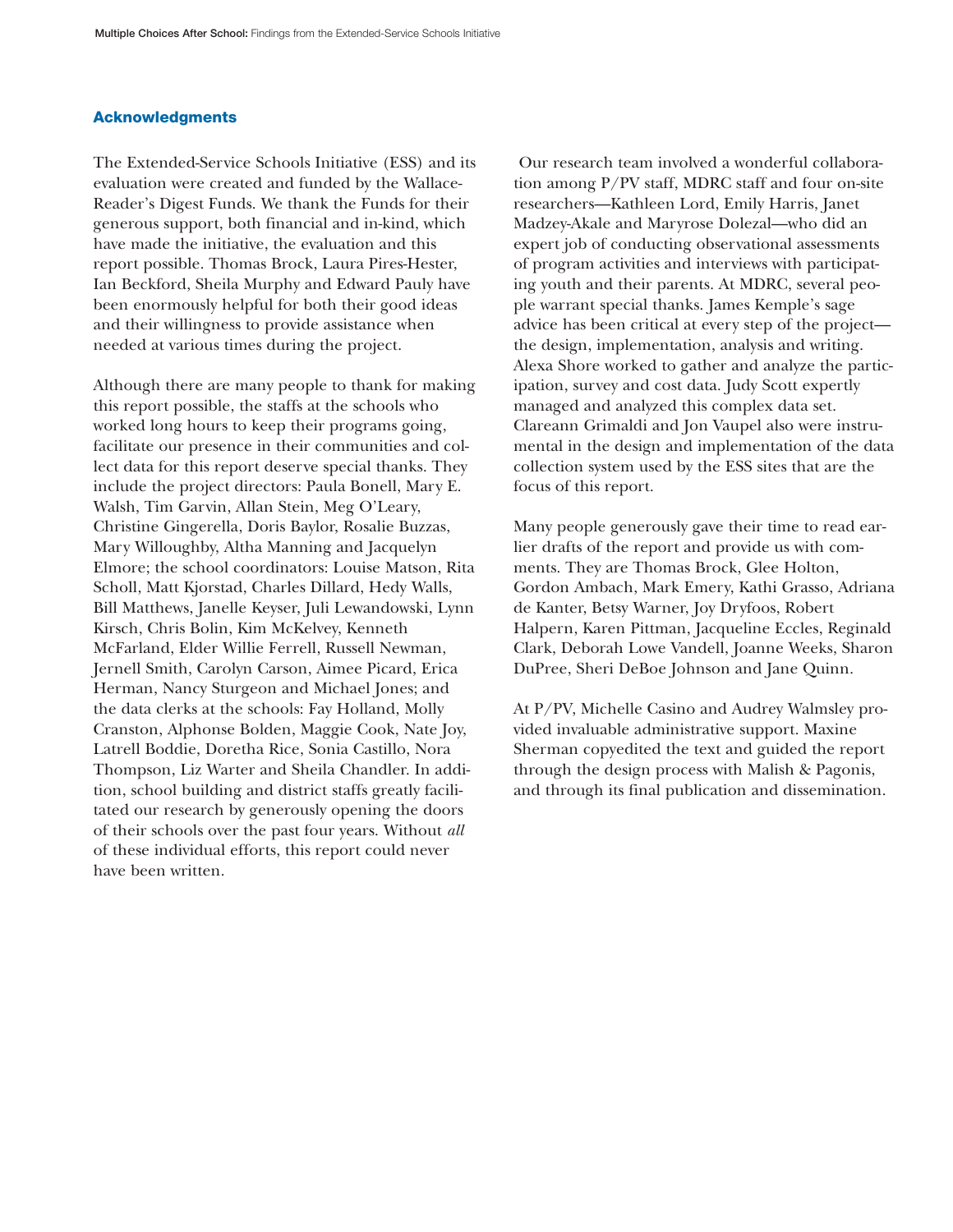## **Executive Summary**

Communities across the nation are realizing that after-school programs help children become responsible, productive citizens of tomorrow, while helping their parents be responsible, productive citizens today. As a result, new programs are springing up all over the country. With the passage of the No Child Left Behind Act in January 2002, the issue of afterschool programming will be on the minds and the agendas of more people than ever before.

This act converted the 21st Century Community Learning Centers (21st CCLC) from a federally to a state administered program. Every state is eligible to receive a portion of the billion dollars appropriated for the program, giving all the states a concrete funding opportunity to address the after-school needs of school-aged children. With this opportunity will come the need to make many decisions about the goals, design and content of the after-school programming, decisions that will influence which children and youth participate, what they experience and how they may benefit. This report aims to put policymakers and program operators on firmer ground as they make these decisions by sharing lessons learned about the design and content of existing school-based, after-school programs.

In 1997, amidst the growing interest in after-school programs, the Wallace-Reader's Digest Funds launched the Extended-Service Schools (ESS) Initiative, which supported the creation of 60 afterschool programs in 20 communities around the country. Each community adapted one of four nationally recognized models that had been successfully developed and implemented in other cities around the country. These models—the Beacon, Bridges to Success, Community Schools and the West Philadelphia Improvement Corporation—all seek to promote academic and non-academic development of young people during their out-of-school hours, but differ in organizational structure and management and, to a lesser extent, in programmatic emphasis. At the same time, the models share several key features. They all operate their programs in school buildings; involve partnerships between community-based organizations (and/or universities) and schools; and offer a range of activities to the children and youth who participate, including academic and enrichment activities, and sports and recreation. In addition, in all four models, the financial resources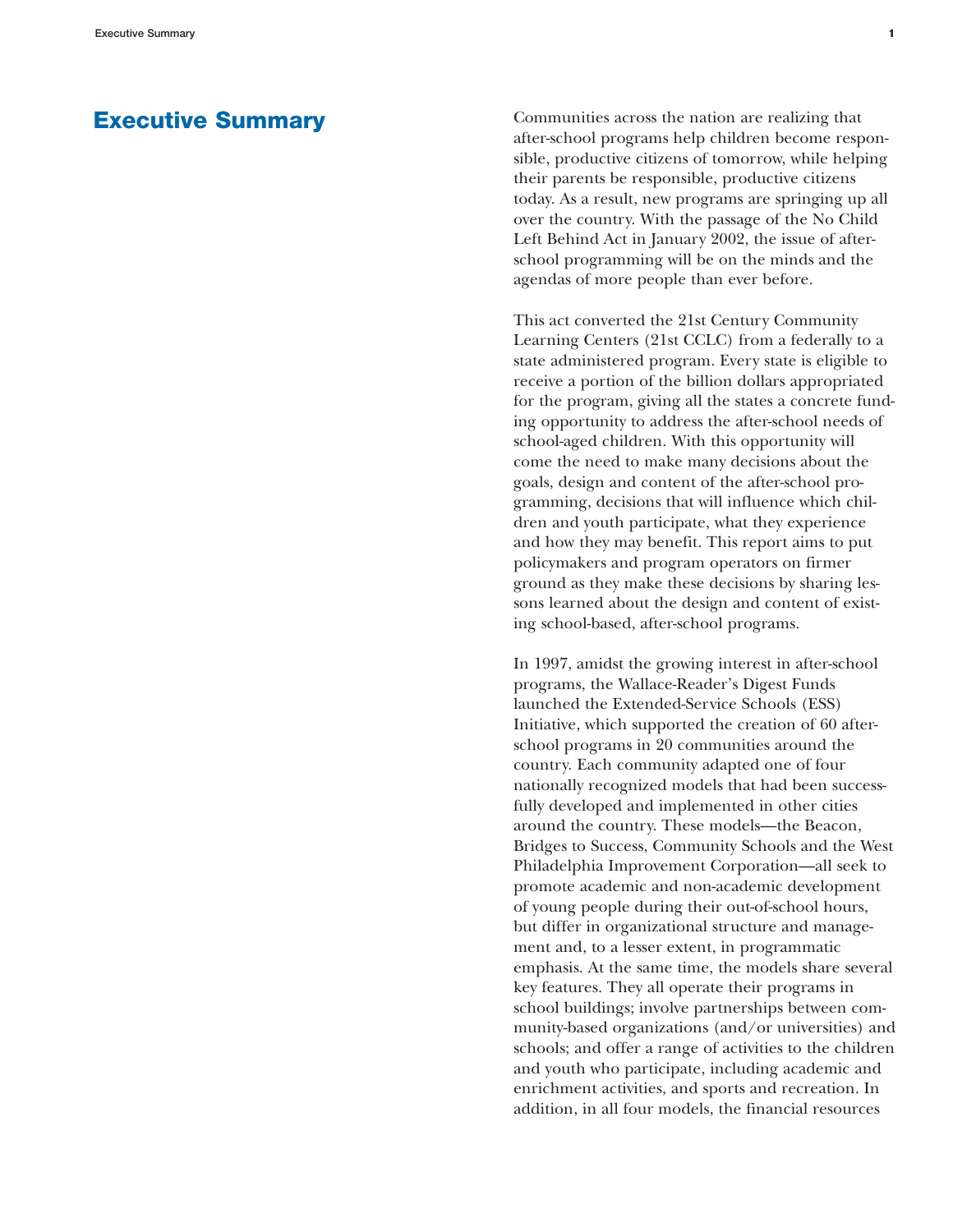are under the control of the partnering organization rather than the school.

As a result of this "sameness" within variation, ESS provided an almost unique opportunity to identify and examine overarching issues involved in providing opportunities to youth in their after-school time issues that transcend local context and the formal elements of specific models. In particular, the ESS initiative allowed a focus on four central questions:

- Which children and youth came to the afterschool programs? Why did they come? Were the programs attracting the young people who could most benefit from participation?
- What were the characteristics of high-quality activities in these programs—activities that promoted the positive development of the children and youth who attended?
- What benefits did the children and youth gain from participation?
- What was the cost to operate the after-school programs, and what were the ways to finance them?

Starting in May 1998, Public/Private Ventures (P/PV) and the Manpower Demonstration Research Corporation (MDRC) began the evaluation of this large-scale initiative. We used a multi-method approach designed to provide both an understanding of the breadth of programming experiences and the ability to more deeply delve into particular issues. To learn about the activities of all the ESS programs, we asked all the school site coordinators and citylevel program directors to complete annual organizational surveys summarizing what their programs were doing. To gain deeper insight into individual sites and learn about promising practices, we conducted multiple in-depth site visits to 10 cities during 1999- 2000, interviewing staff, partners, students, parents and key city officials.

We also intensively focused on programs in a total of 10 schools in six of these cities. During 2000-2001, we collected computerized attendance records from those programs and gathered cost data. We administered a baseline questionnaire to fourth- to eighthgrade students between Fall 1999 and the end of 2000 as they enrolled in the program or the research. In Spring 2001, we administered a followup survey to fourth- to eighth-grade students who

had ever enrolled in ESS and were still in the school (although not necessarily currently participating in ESS). A telephone survey of a sample of those students' parents was also conducted to learn about the program from their perspective. And, finally, in 3 of the 10 schools, we conducted multiple observations of the after-school activities.

## **What Have We Learned?**

We found that, across all of the sites, the schoolbased, after-school programs could be put in place fairly quickly. It typically took from six to nine months for programs to find organizational partners and staff, assess community needs, pool additional community and financial resources, identify activity providers and recruit participants. The initial planning time was critical and, importantly, the ESS programs each received a grant of \$25,000 to \$50,000, as well as technical assistance, to help support this process. Over the next three years, the programs matured and demand for their services grew. Programs became better able to identify and address core goals, honed their recruiting strategies and, for the most part, developed strong relationships with their host schools. They also began to more directly focus on addressing program quality, rather than just program provision. Still, they continued to face operational challenges. These included funding constraints, staff shortages and retention, and difficulty in creating and implementing approaches for monitoring and assessing program quality.<sup>1</sup>

The remaining pages of this executive summary focus on key findings from the 10 intensive-study, after-school programs.

#### **Who Participated?**

**1. Demand for the programs was substantial.** Parents enrolled their children in large numbers. Among the 10 programs we intensively studied, eight considered themselves to be operating at capacity—serving as many students as they could within their available resources—by their second year of operations. In fact, interest in the after-school programs was so high, relative to available resources, that three of those programs capped their enrollments; and one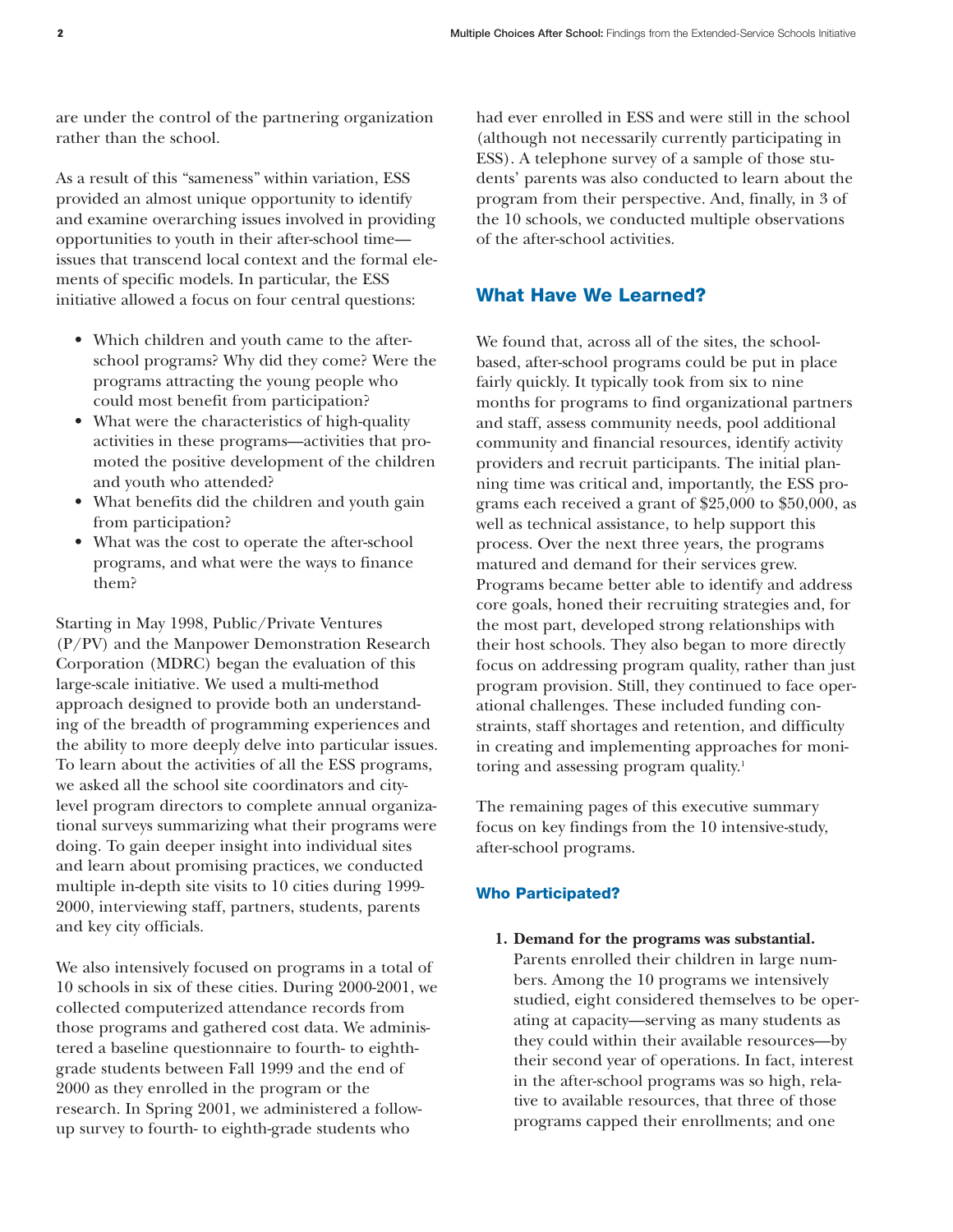program, in its effort to meet the demand for registration, limited the number of days a week for which each youth could register. Across the eight sites that collected participation data on all youth who were enrolled in ESS, slightly more than half of the schools' total populations were attending the after-school programs.

**2. On average, students participated in ESS for 20 days in a typical semester. They also tended to participate over an extended period of time, not just a single semester.**

Students who enrolled in ESS attended slightly under two days each week, on average. While this participation rate could suggest that students might not be attending often enough for programs to achieve their goals of strengthening youth's academic and social skills, it is important to understand that many of the participants attended these programs over an extended period of time. More than a third (35%) of the enrollees participated all four semesters that were covered by this study and, overall, 84 percent participated in two or more semesters. These participation patterns suggest the possibility of a cumulative effect of less intensive participation over time. In addition, for many youth, ESS was only one aspect of their participation in organized after-school activities, and those other activities also have the potential of providing supports and opportunities for positive development.

## **3. Higher-needs students and older youth were more difficult to attract to the after-school programs.**

In ESS, as has also been found in other afterschool programs, younger children attended more frequently than older youth. In addition, the students who were most easily recruited for the program tended to be those who were already "joiners." As the programs developed, staff began to more specifically target some of their recruitment strategies toward attracting the most high-needs youth—the "non-joiners" students who were failing courses, were disengaged from school and had behavior problems. However, the challenges of attracting and retaining older and higher-needs students remained an ongoing issue for the programs.

**4. Programs that required registration for a greater number of days per week were able to more intensively serve participants, but those programs served fewer students overall.** Required four- or five-day-a-week enrollment increased both the number of scheduled days and days attended, but allowing youth to register for only a few days a week meant that programs could serve greater numbers and, perhaps also, more diverse groups of youth. The ESS programs also found that required five-daya-week enrollment resulted in low attendance rates unless they had a well-articulated and enforced attendance policy.

#### **What Was the Quality of the After-School Activities?**

**1. The ESS activities were, on the whole, well designed and well implemented; and different kinds of activities provided opportunities for youth to develop in different areas.** Among the 30 activities that we observed, all but two provided at least some developmental supports and opportunities for youth, although the types of supports varied. Academic activities like homework help and tutoring are a "given" in school-based, after-school programs, and when done well, they provide youth with strong adult support that is valuable even beyond the activities' immediate purpose of building academic skills. Among the ESS programs, however, the enrichment activities provided youth with the richest environment for positive development. In addition to fostering strong adultyouth relationships, they provided opportunities for cooperative peer interaction and collaborative learning, and for youth to develop decisionmaking and leadership skills. A number of these activities also incorporated such academic skills as writing, math and problem solving.

## **2. It was not the topic or skill that was being addressed, but the ability of the staff member leading the session that was the key to highquality activities.**

While youth came to the activities with some initial interest in them, that interest was most likely to be heightened and sustained when specific practices were in place. These included the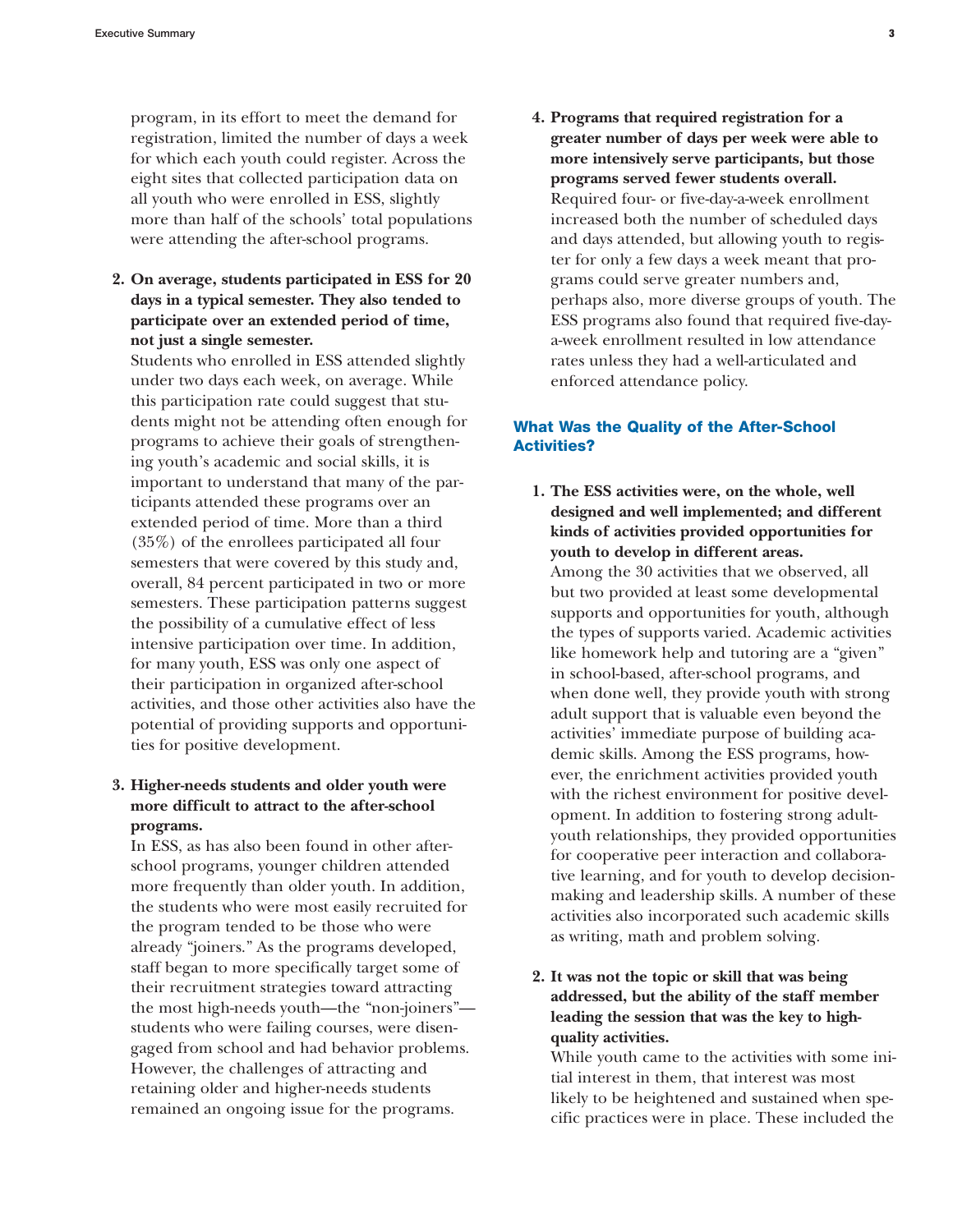activity leader's ability to create a positive social environment, where both adult-youth and peer relationships were warm and friendly, *and* a supportive but challenging intellectual environment where the adult actively motivated youth, pushed them to achieve beyond their (the youth's) initial expectations, encouraged them to persevere and praised their accomplishments. It did not seem to matter whether the activity leader was a youth worker from a communitybased organization (CBO) or a teacher from the school. Teachers could be as warm and responsive to youth as were experienced staff from CBOs, and the latter were just as successful in instructing youth as were the teachers.

#### **What Were the Benefits to Participants?**

**1. Participation in school-based, after-school programs was associated with behavior that could help youth stay out of trouble.**

One key goal of after-school programs is to provide youth with productive ways to use their outof-school time and, thus, reduce their opportunities for risk-taking behavior. Our findings are consistent with ESS having this effect. Youth who attended the after-school programs reported less often that they had started drinking alcohol, and indicated more often than youth who did not attend ESS that they handled their anger in socially appropriate ways.

## **2. Participation in the after-school programs was associated with positive effects on school attitudes and behaviors, but it is too early to know whether it has an impact on students' grades and test scores.**

A second important goal of after-school programs is improved academic outcomes for youth. Because most of the ESS programs were new and students participated, on average, fewer than two days a week and only for a year, we did not expect to find changes in grades. Thus, we instead examined indicators of academic improvement, such as youth's sense of competence in school and their level of effort. We found that youth who attended ESS reported more often that they really paid attention in class and were very proud to belong to their school, and they less often reported that

they had started skipping school during the period between the baseline and follow-up surveys.

It is important to note that some of the apparent benefits associated with risk-taking behavior and school attitudes may reflect the fact that better-behaved and more academically inclined students participate in school-based, after-school programs. However, in the telephone survey, 80 to 90 percent of parents agreed with statements that ESS was helping their child make new friends and get along better with their peers, stay out of trouble, like school more and try harder in school, learn new skills and become more self-confident.

#### **How Much Did the Programs Cost?**

## **1. The costs were reasonable but varied considerably.**

The 10 intensive-study ESS programs cost, on average, approximately \$150,000 per school year (excluding the use of the space) to serve 63 youth each day after school for five days a week. This translates into an average cost per day per youth slot of about \$15 when all activities were in session. Among the 10 programs, however, this cost ranged from \$8 to \$36. This range resulted from a variety of factors, including requirements of the community setting (for example, the need to provide transportation home for participants at the end of the day); the programs' administrative structure; the kinds of activities offered and the staff-to-youth ratio; and investment in such factors as fundraising and the future sustainability of the program.

## **2. Schools and school districts were essential sources of support.**

Both school districts and individual schools that hosted the programs made important cash and redirected (non-cash) contributions. In the 10 intensive-study ESS sites, these partners contributed, on average, more than 20 percent of the cost of the program, including some or all of the cost of transportation, custodial assistance and snacks for participants. This contribution was in addition to the rent-free use of the school building.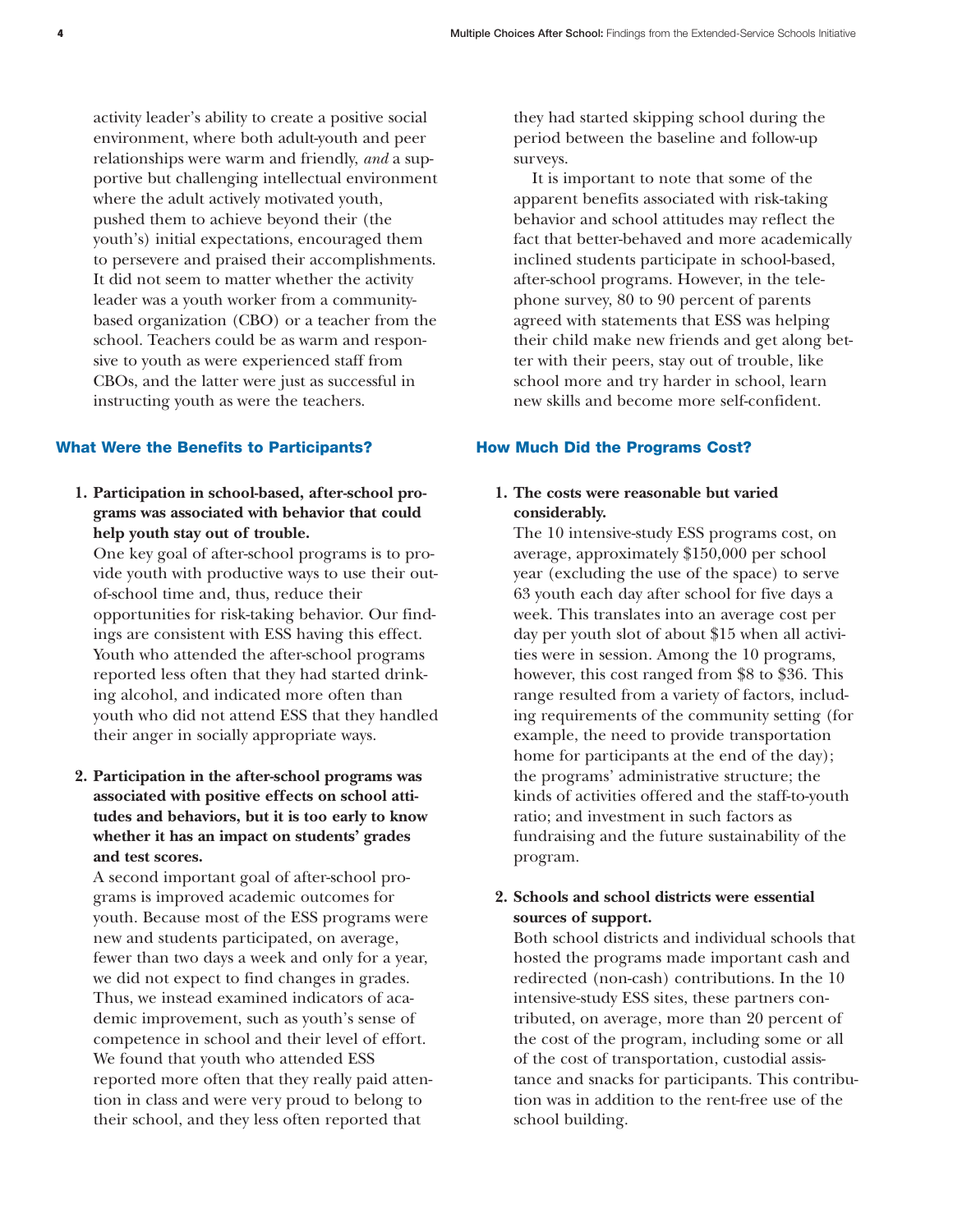**3. About 60 percent of the programs' budget needs were funded by cash grants. Raising these funds to sustain the programs over time remains challenging for the sites.**

The cash budget is the core of the program—it pays the salaried staff who administer the program and leverage the redirected contributions from schools, CBOs and other partners. For the ESS sites, a large percentage of their cash budget came through support from the Wallace-Reader's Digest Funds. Sustaining the programs over time, after this initial funding ends, is likely to be an ongoing challenge. Strong leadership—whether it comes from a CBO, the school district or another partnering organization—will be a key to success. Thus far, several strategies have seemed promising: starting out the initiative in the Bridges to Success model, which has funding from the United Way; having strong lead agencies for whom the ESS initiative fits a need; and developing strong partnerships with other providers and funders. Some sites have collaborated with other youthserving initiatives to work toward the ultimate goal of dedicated state funding, but this is a long-term strategy. More immediately, they are likely to have to rely heavily on local resources for youth programs, and the availability of those resources varies across cities.

## **What are the Policy Implications of these Findings?**

**1. Locating the programs in schools serving lowincome families was an effective means of targeting low-income children. However, special efforts are required if programs are going to be able to attract older youth and the most highneeds students in those schools.** In ESS, participants reflected the demographics of their schools. Across the sites, the children and youth were overwhelmingly low-income, with almost three-quarters eligible for free or reduced-price lunch. However, while locating programs in schools where students have identifiable needs can go a long way toward effectively targeting services, the sites found that engaging older and higher-needs youth was a challenge. It seems likely that after-school

programs, in general, would benefit from more information on attracting and serving these populations.

**2. Choices about program requirements and content influence which children and youth enroll in the after-school activities and how often they attend.**

Program characteristics affect participation patterns. At the ESS sites, planners had to make decisions about the goals and design of their programs that ultimately had an effect on which children and youth chose to participate and how often they attended. These decisions inevitably involved some trade-offs. For example, planners who decided that the program should serve, in part, as child care for parents were more likely to require, or at least allow, five-day-a-week enrollment. However, programs that designed their activities in a more flexible manner (for example, art on Mondays, judo on Tuesdays, etc.) and permitted registration for fewer days per week touched the lives of larger numbers of youth and may have attracted youth with more diverse interests. In addition, more flexible programs are likely to be more attractive to older youth and those who want to participate in other activities, such as sports.

Survey responses of ESS participants and their parents suggest that there are no easy answers for program planners as they make their decisions. Substantial proportions of both the youth and parents said the youth did not attend ESS more often because they had other things to do elsewhere. Some of these youth and their parents did not want to commit to more intensive participation in a single program. At the same time, however, a significant number of parents said that restrictive enrollment policies limited the amount of time their children might otherwise have participated in ESS. Clearly, no approach serves the needs of every child or parent equally well, but the findings emphasize that planners could benefit by getting input from their communities.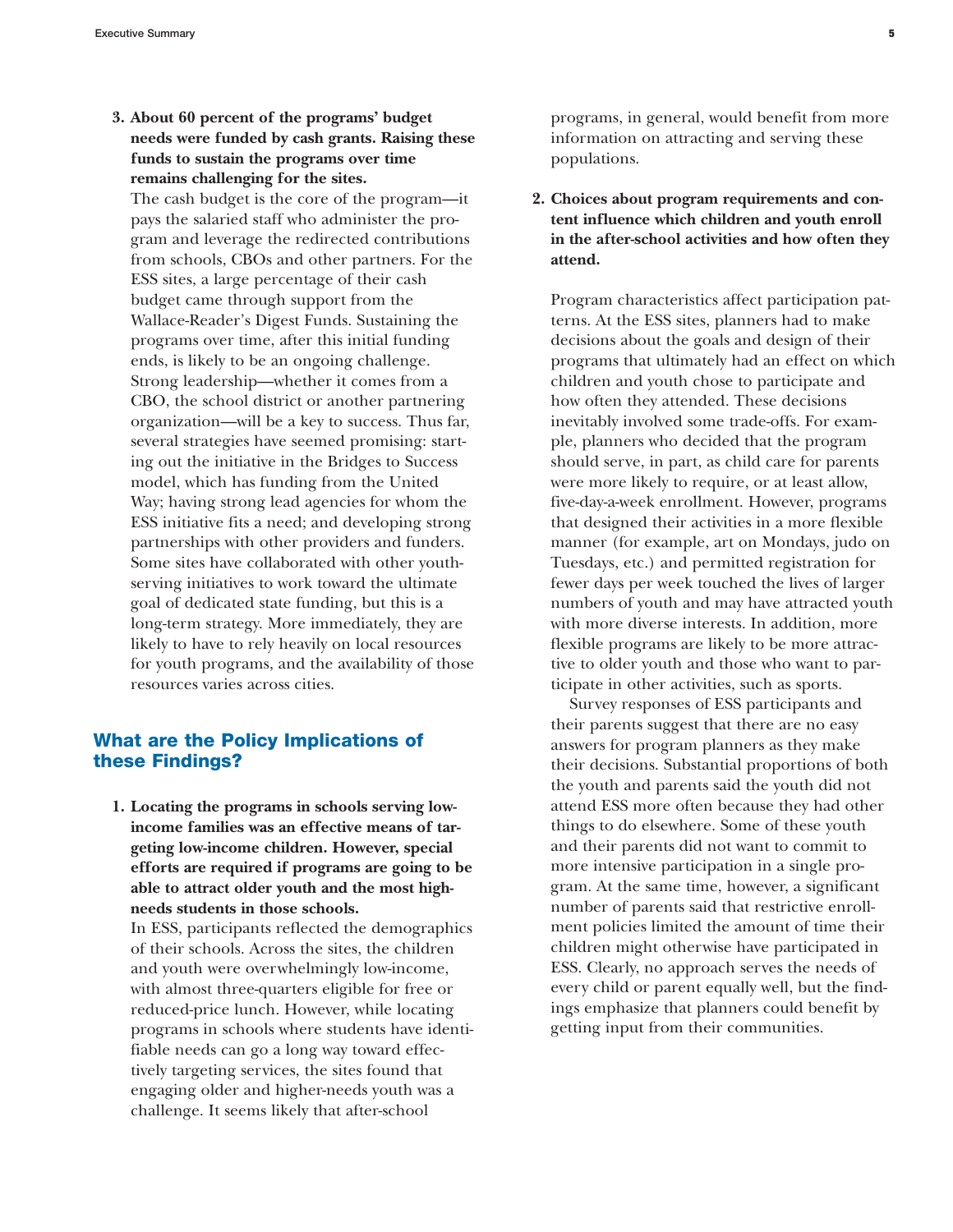**3. To provide a range of developmental supports and opportunities to children and youth, afterschool programs should offer a variety of activities staffed by skilled leaders.**

Activities of all types—be they academic, enrichment, community service or sports—can provide children and youth with valuable developmental supports and opportunities. By participating in a range of challenging and interesting activities, young people have the chance to develop new skills and interests, build positive and supportive relationships with adults and peers, and develop a sense of mattering through making decisions and taking on leadership roles. Staff practices and behaviors are the critical ingredient. Staff in high-quality activities set up physically and emotionally safe environments in which they heighten and sustain the youth's interest, making the activity challenging, as well as promoting learning and self-discovery in multiple areas (academic, social, personal). And yet, low wages and part-time hours driven by too-tight budgets, along with the limited supply of qualified youth workers, combine to make staff shortages and retention one of the largest continuing challenges for after-school programs.

**4. Cost depends as much on program choices, opportunities and local conditions as on the number of children served.**

The cost per youth slot per day ranged from \$8 to \$36 across the 10 intensive-study programs, suggesting that there is no one "right" cost of an after-school program. In fact, the cost of individual after-school programs depended on a number of factors, including decisions about the types of activities provided, the staff-to-youth ratio, and the extent of investment in such factors as fundraising and the future sustainability of the program. Looking across programs at a high or low level of expenditures in each of these areas, policymakers and practitioners should ask, "What does the program and the community gain from higher expenditures?"; and, "What does the program and the community do without by holding expenditures at the low end of the range?"

**5. As after-school programs multiply, the challenge of raising both cash and non-cash funding is likely to increase as more programs compete for limited resources.**

The experience of the ESS sites suggests there are challenges involved in finding sustainable sources of cash funding. While policymakers acknowledge the need to subsidize after-school programs in poor communities (as evidenced by the 21st CCLC funds, some state and local funds, and much philanthropic support), the current system still requires programs to live year to year scrambling for funds. There are few long-term and stable financial resources for after-school programs.

While much of the focus on planning and sustaining programs tends to be on raising cash funding, the non-cash portion of the budget cannot be taken for granted. Across the 10 intensive-study programs, 40 percent of the budget, on average, was obtained through contributions from partner organizations. However, as after-school programs grow to scale, this form of support is likely to become more tenuous. For example, while school district contributions to the after-school programs grew over the course of the initiative, districts in several of the ESS cities felt the pressure of providing "free" services without additional income. A similar dilemma exists for CBOs. Currently, many CBOs share their resources with fledgling afterschool programs. However, CBOs' resources are limited. While the marginal cost of contributing to one after-school program may be small, contributing to many after-school programs in a city would require expanded resources for CBOs.

## **6. Policymakers need to shift their thinking from creating** *the* **program to expanding the set of options available in a community.**

As children become older, they begin to search for a wider range of experiences. This expansion in their worlds is developmentally appropriate, but it means that the participation rates of older youth in any particular program—be it ESS or something else—will likely be relatively low. They are most likely to benefit if they, and their parents, are able to put together a mosaic of positive experiences—broadening the range of activities, widening their geographic horizons, and increasing their network of adults and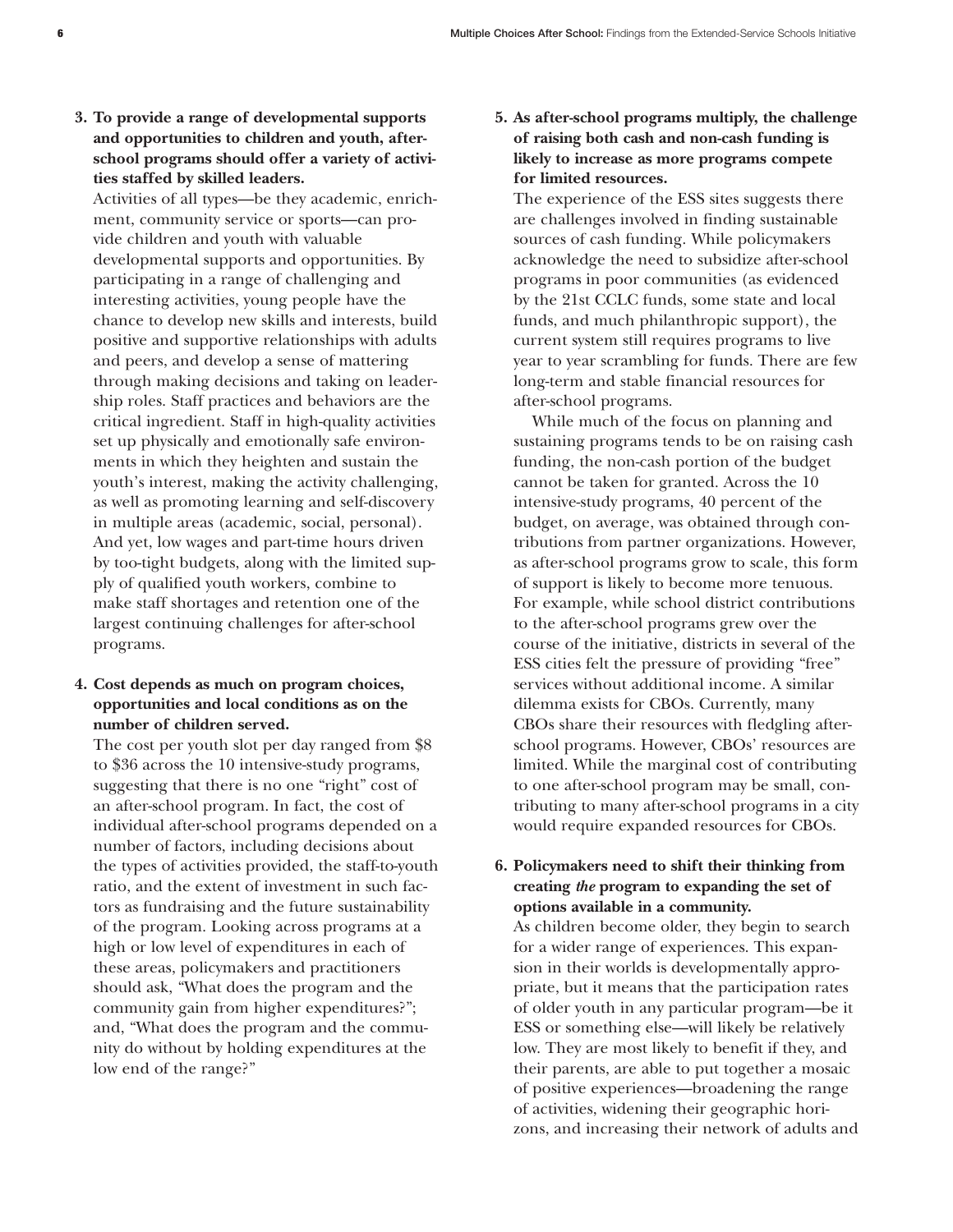peers. If there are several opportunities in their community that attract them, they can still be well served even though no one program seems to be engaging them intensively. As a recently released National Academy of Science report emphasizes, "The diversity of young people, their particular needs and their surrounding environments argue against the notion that a single [type of] program will fit all situations."<sup>2</sup>

Given the increasing challenges to children's lives and the increasingly more complex sets of skills and abilities that are required for success in the workplace of the twenty-first century, we need to revisit how and where we make investments in our nation's children. This report has examined one type of investment—school-based, after-school programs run by CBOs in collaboration with schools. We found that these programs, which are not strictly academic, appear to help participants work on many of the competencies they will need for their future. When well planned and implemented, such programs can be a substantial option within a potentially larger network of diverse programming that provides a range of opportunities for all children and youth.

#### **Endnotes**

- 1. The ESS sites' planning and early implementation experiences are examined in *Extended-Service Schools: Putting Programming in Place.* Karen E. Walker, Jean Grossman and Rebecca Raley. Philadelphia: Public/Private Ventures, December 2000.
- 2. Jacquelynne Eccles and Jennifer A. Gootman. *Community Programs to Promote Youth Development.* Washington, D.C.: National Academy Press, 2001.